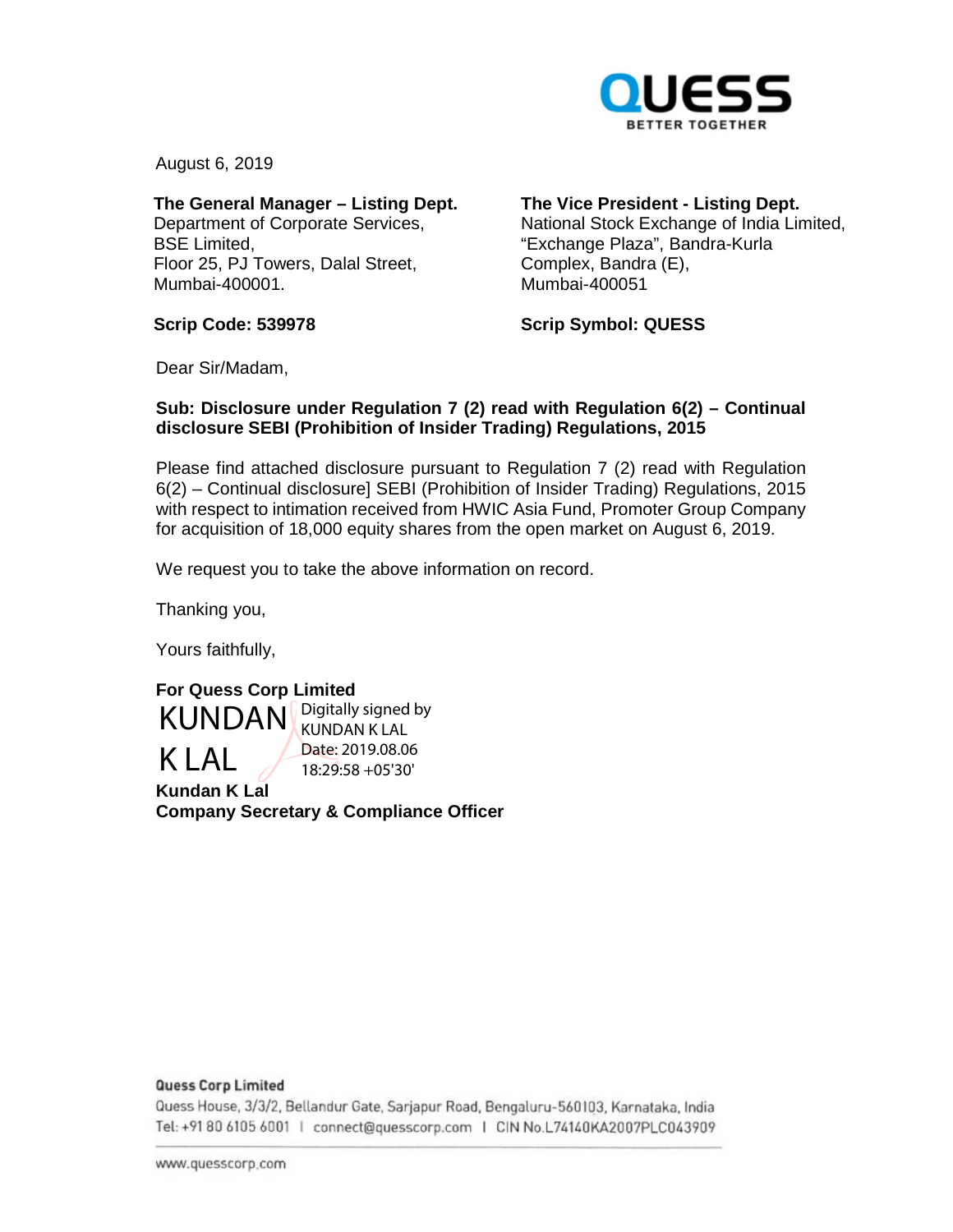# HWIC ASIA FUND

Level l.Maeva Tower, Silicon Avenue, Cybercity, Ebene 72201, Mauritius Tel: (230) 464 3044 Fax: (230) 468 1936

August 6, 2019

To,

The Compliance Officer Quess Corp Limited 3/3/2, Bellandur Gate, Sarjapur Main Road, Bengaluru- 560103 India

Dear Sir/Madam,

### Sub: Compliance with SEBI (Prohibition of Insider Trading} Regulations 2015

Please find attached the Form C as per SEBI (Prohibition of Insider Trading) Regulations, 2015, Regulation  $7(2)$  read with Regulation  $6(2)$  – Continual disclosures.

Kindly take the above on record.

Please acknowledge receipt.

Thank you.

Yours sincerely, Asia The Common Seal of

 $\star$ Amy Tan Sze Ping Director On behalf of HWIC Asia Fund

Encl.: As above.